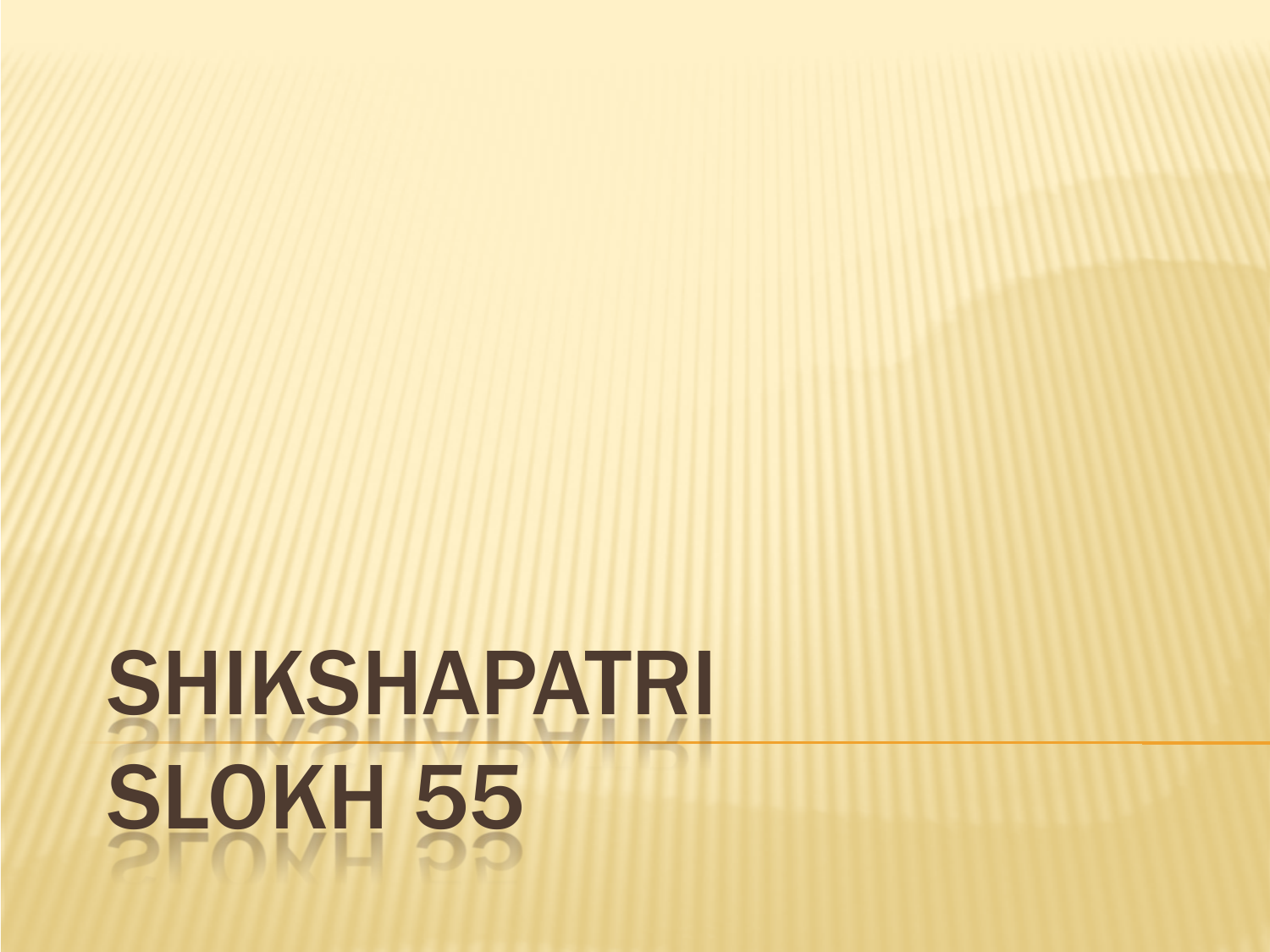# THE SLOKH

#### Slokh 55

Ye tvambarisavadbhaktah Syurihatmanivedinh |

Taisca manasapujantm Karyamuktakramena vai ||55||

#### Slokh 55

ane je amárá satsangimá ambarish rájáni pethe átmanivedi eva uttama bhakta hoya temane pan pratham Kahyu tevi rite anukrame karine mansi Puja parynta sarvakriyá Karavi.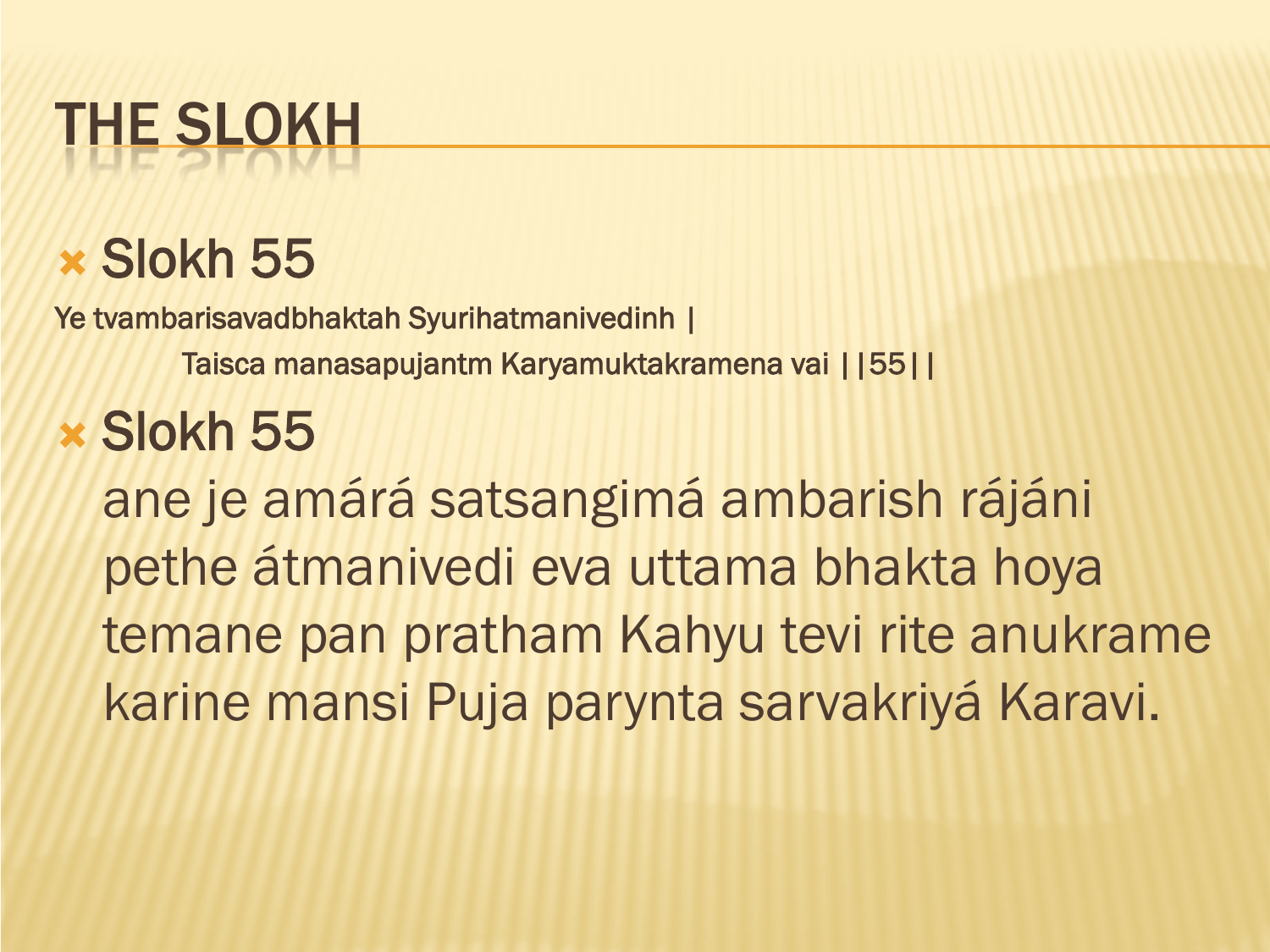# THE SLOKH

#### Slokh 55

Even those of my devotes who are Atmanivedi like king Ambarisha, shall also perform the sequence of rituals as described above, up to the meditation upon Lord Shree Krishna.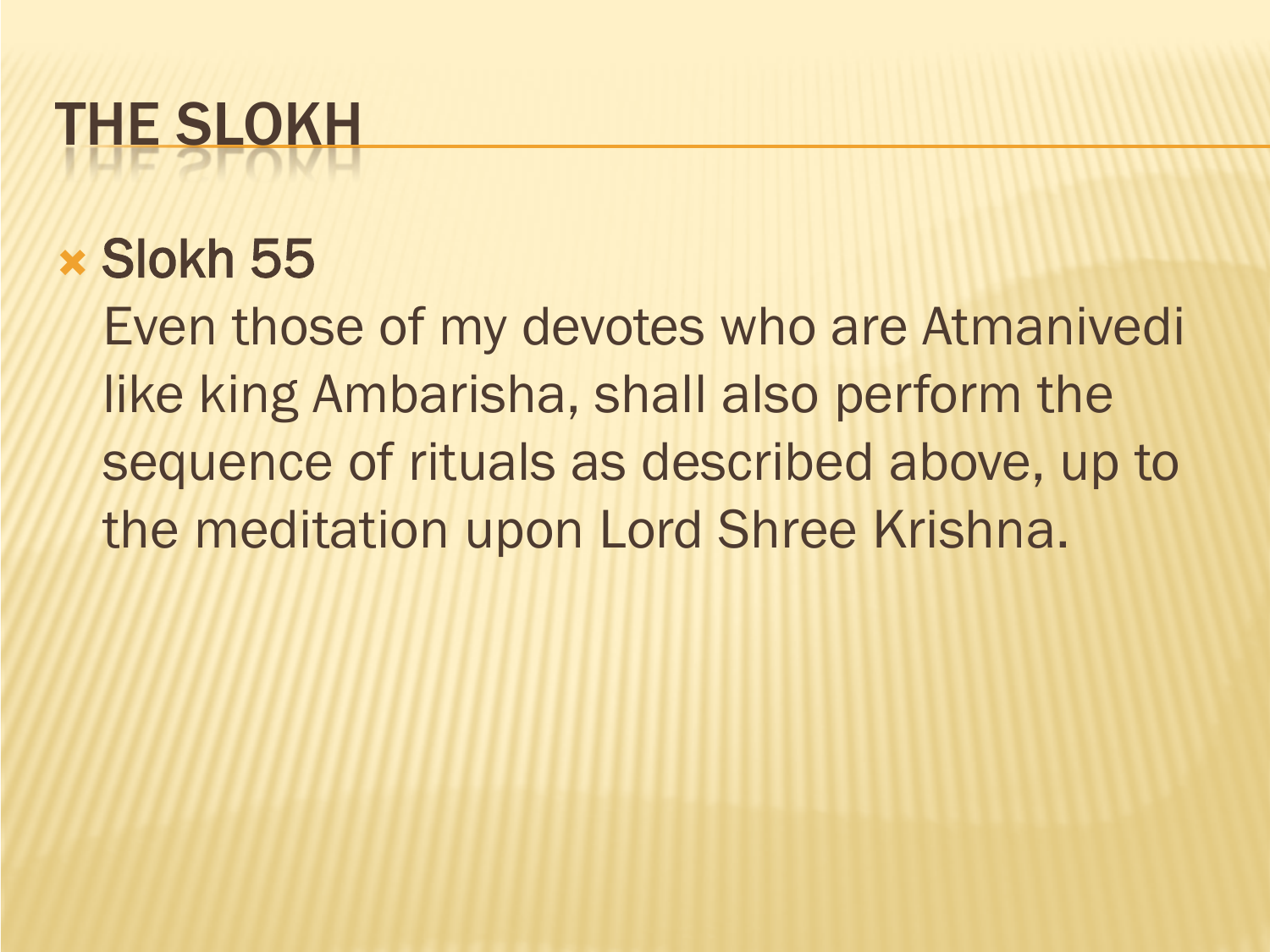### THE THEORY BEHIND THE SLOKH

- Bhagwan distinguishes 2 types of bhakta's Vaishnav Satsangis and Vaishavottam Atmanivedis
- Vaishnav : ordinary devotees of Vishnu
- Vaishavottam: second kind are much more advanced and dedicated in their devotion.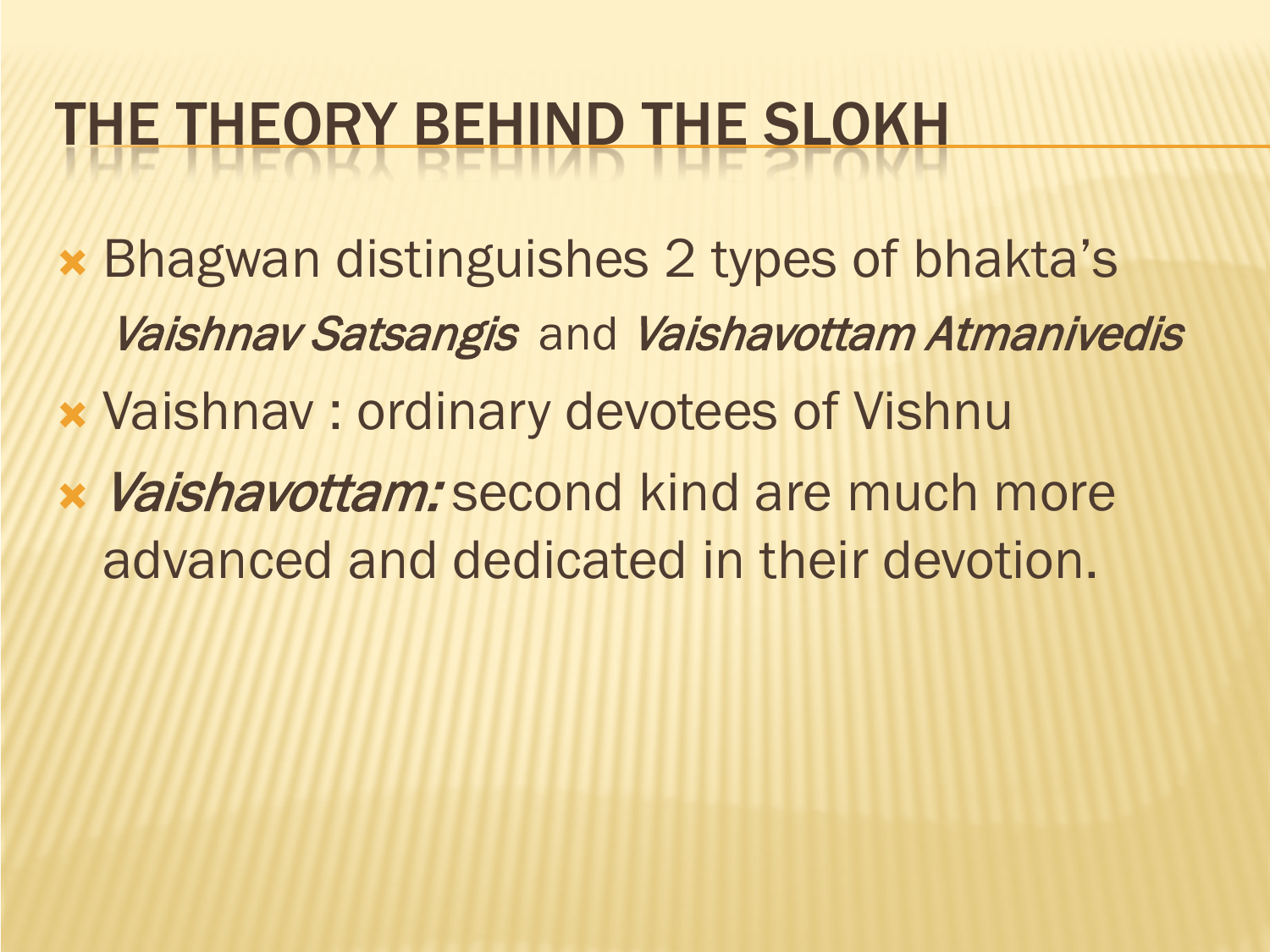# KEY WORDS

- Bhakta:
- Atmanivedi:
- Ambarish Raja:
- Mansi Puja parynta: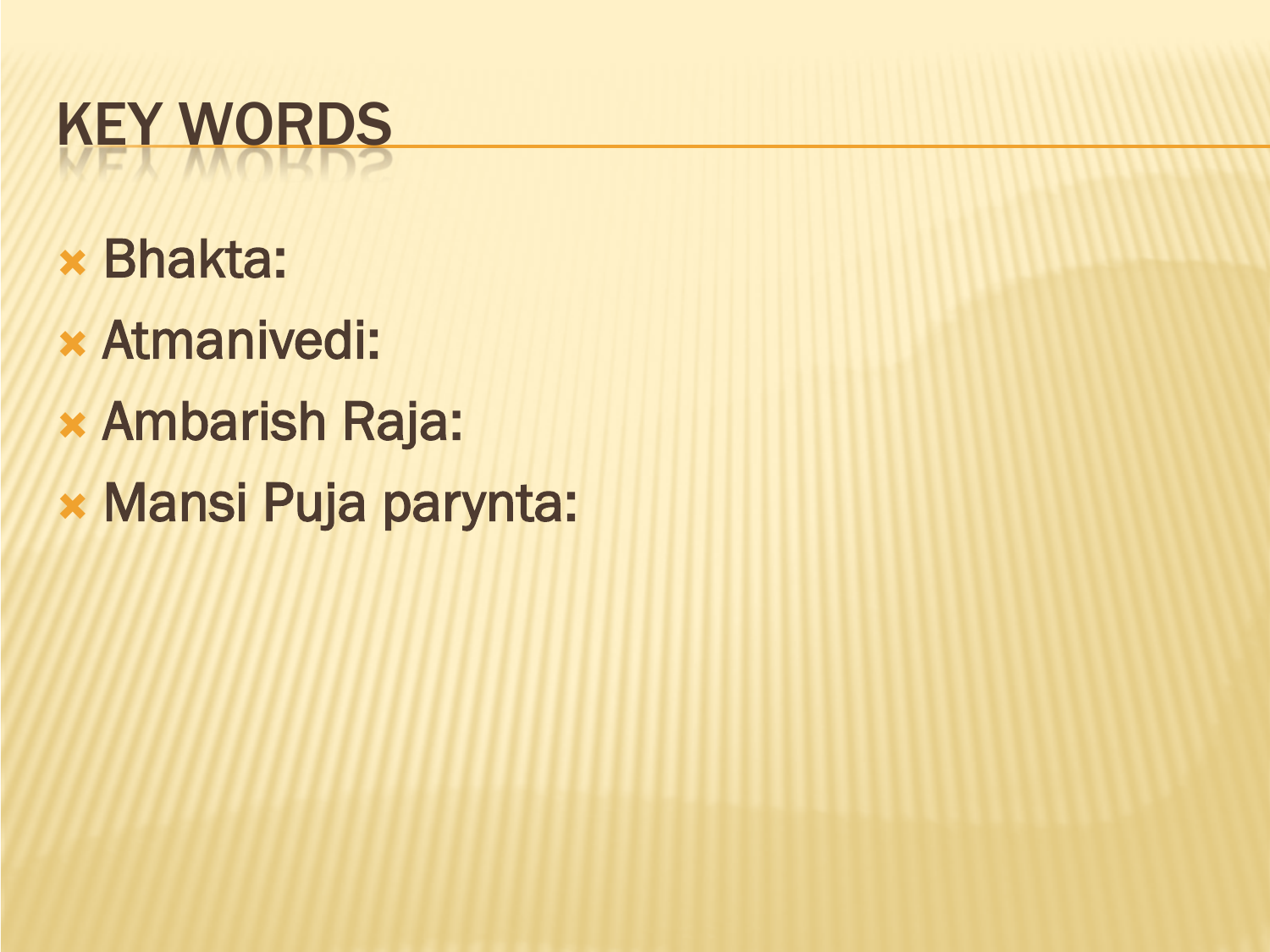### BHAKTA

- A person that practices devotion.
- Works in level's
	- Get ekantik bhaktas at the top end
	- Sakaam bhaktas at the lower end of the scale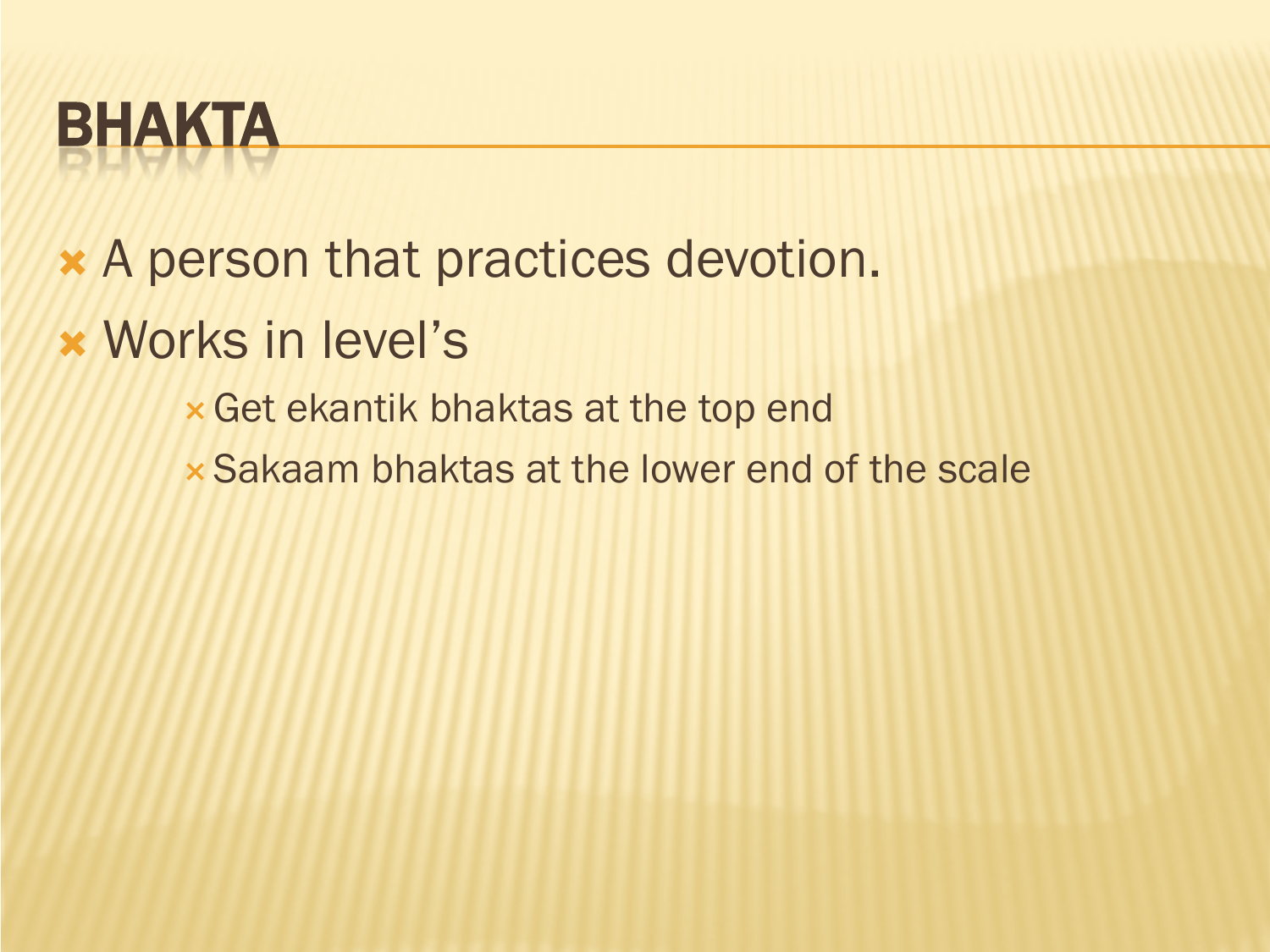#### ATMANIVEDI:

- An Atmanivedi Bhakta is one who surrenders his all onto god. He lives in accordance with God's wishes and never strays from the path of devotion. He is never self-absorbed and so always strives to better the lives of others.
- Atmanivedi Bhatka's are outside the cycle of karma.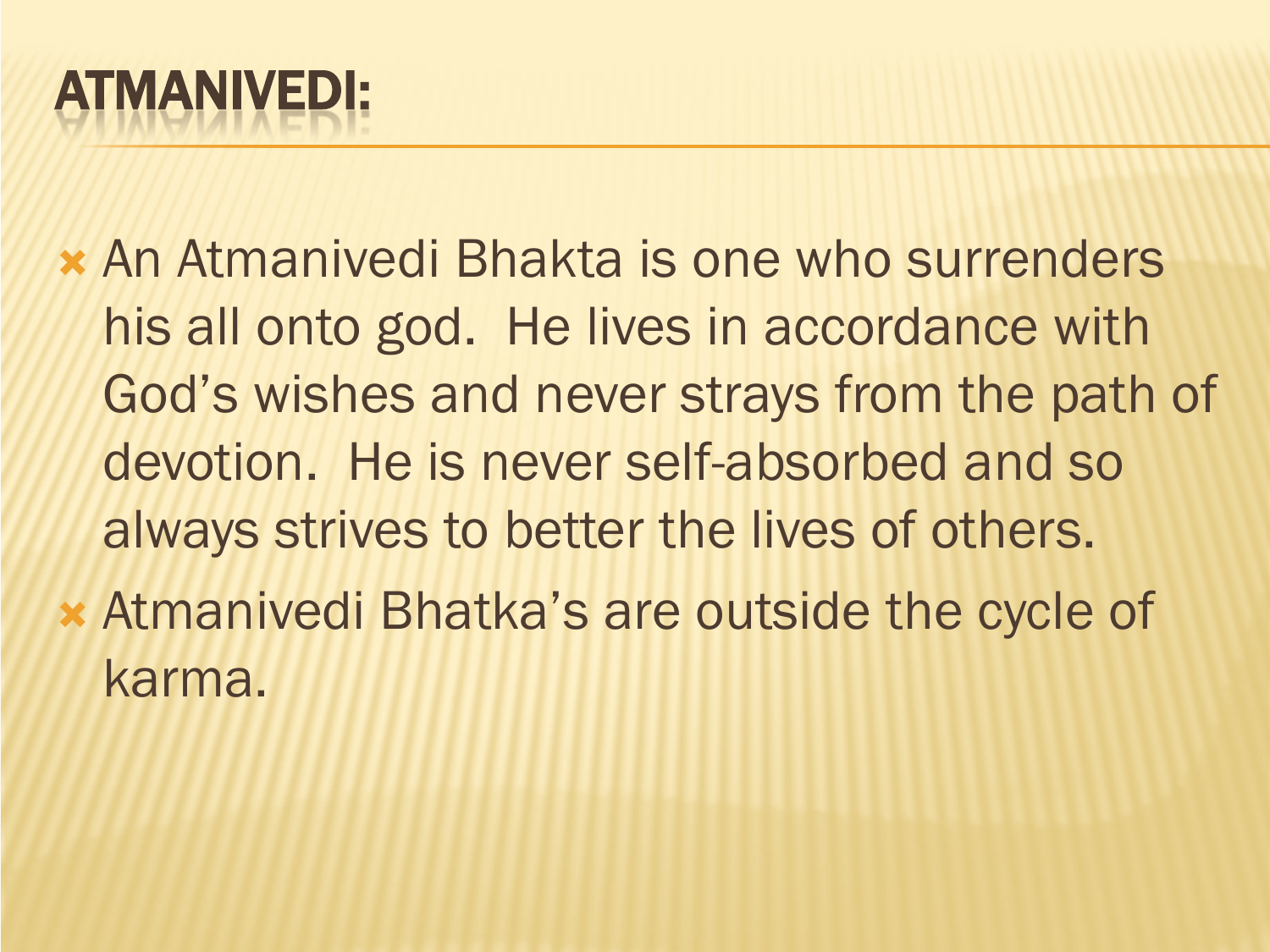- Shree Hari mentions Raja Ambarisha, one of the great kings of the *Surya Vansa* (solar dynasty) as an example of an Atmanivedi Bhakta.
- Such was Ambarisha Raja's devotion and faith. His greatness is sung in Shrimad Bhagwat's 9th Skanda
- Ambarisha renounced all riches. He found livelihood to be a means to darkness and so lived like an ascetic in the jungle - renouncing all worldly pleasure. He uplifted his mind, speech and action by meditating upon God, singing his glorious name and serving him devoutly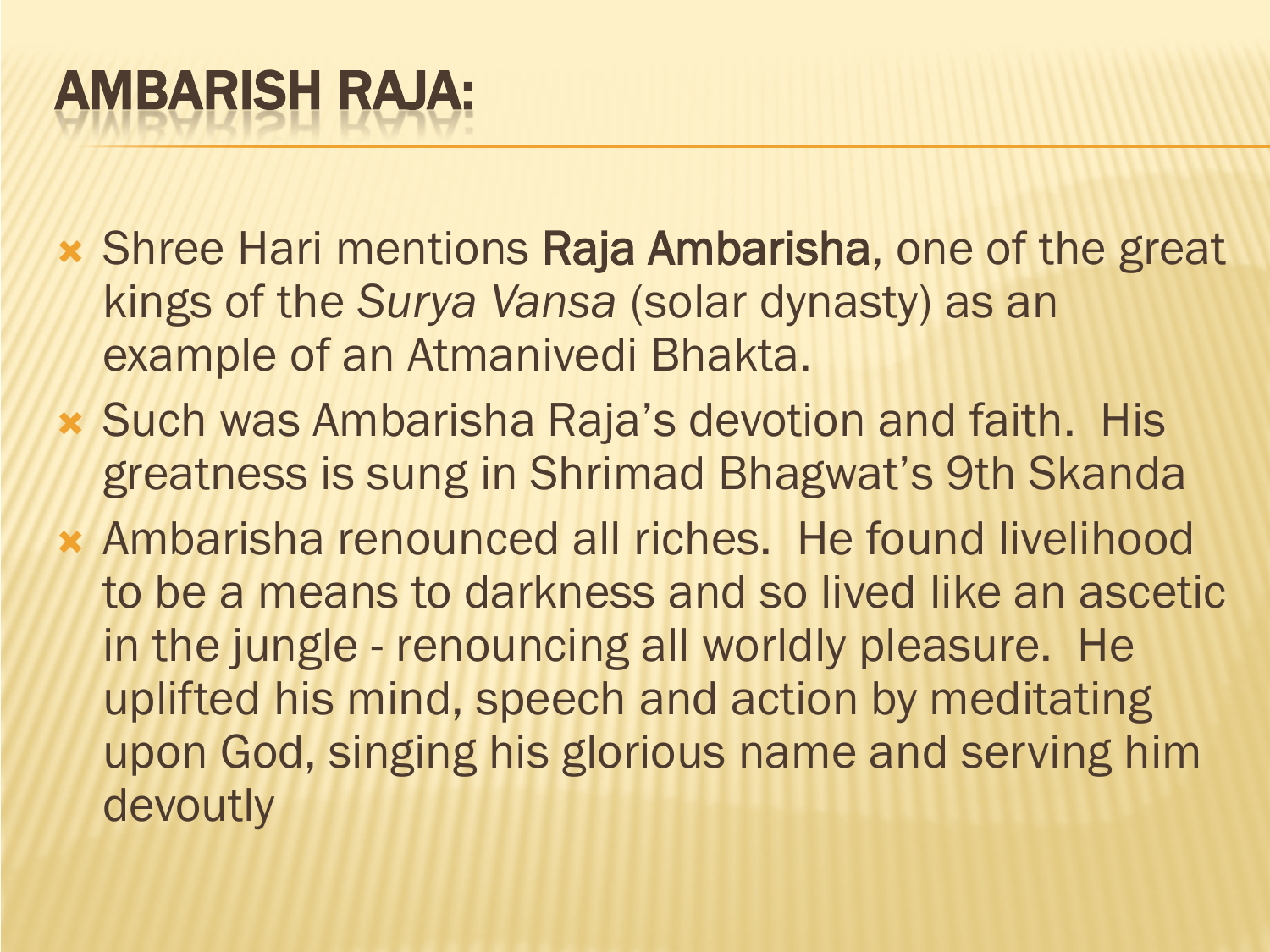#### AMBARISH RAJA:

Raja Ambarisha would:

- Use his eyes for Darshan of God,
- **\* His arms to embrace the Lord's devotees.**
- His nose to smell the sandalwood or Tulsi smeared on the Lord's lotus feet,
- His tongue to partake only in Prashad offered to God,
- **\* His feet to wander through places of pilgrimage**
- His head to bow before the Lord's feet.
- Such was the devotion of Ambarisha who's desire was merely to serve other Bhaktas of the Lord. In this way he had no desires of his own.
- Ambarisha would live in accordance with the wishes of Brahmins,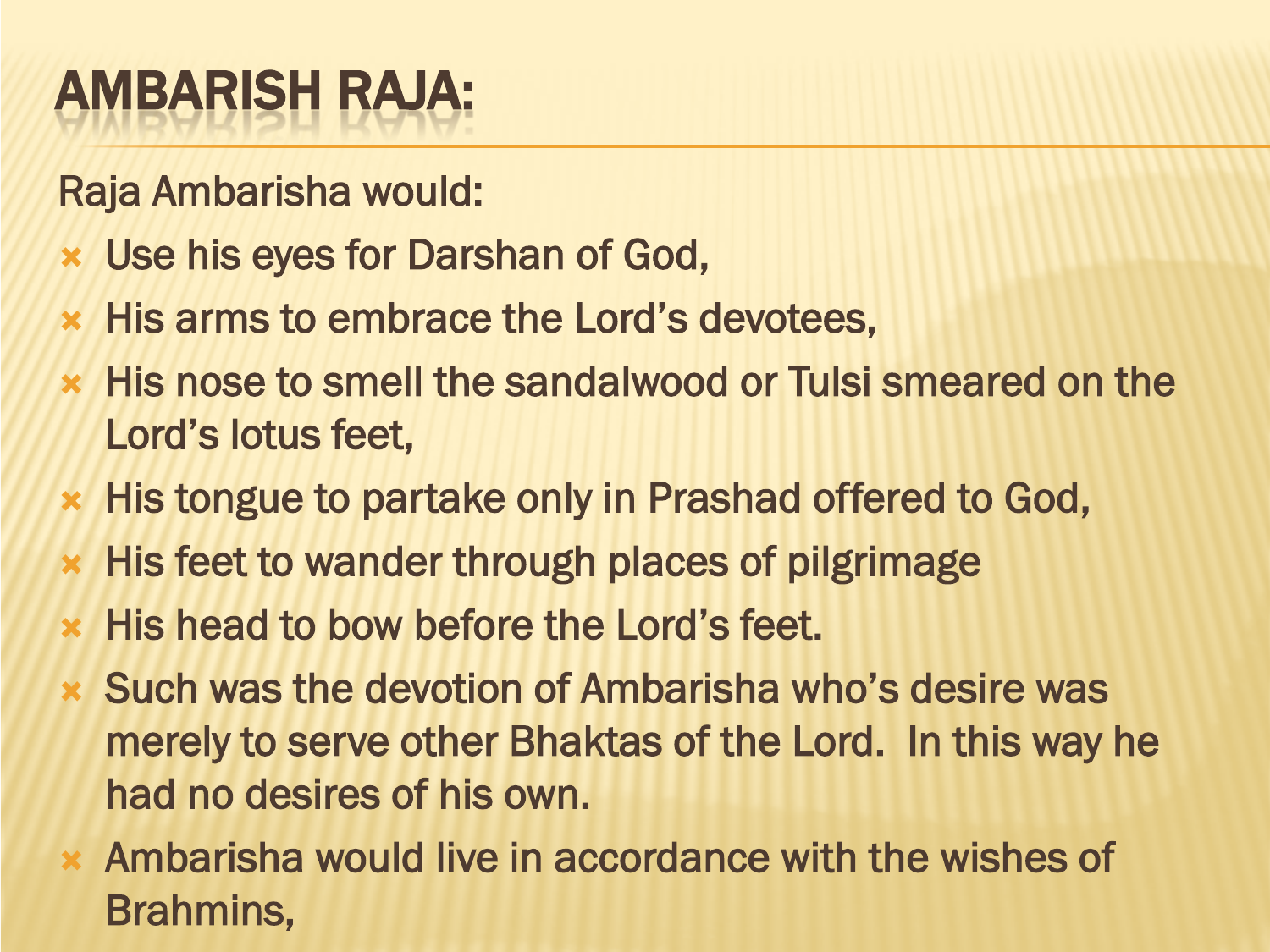#### AMBARISH RAJA:

- **\* He had no desire for heavenly bliss**
- **\* He simply wished to serve the Lord and his Bhaktas in** any way possible.
- \* He lived renouncing his kingdom, wealth and family his all, in order that his devotion would stay pure and firm.
- **\* It is this example set by Ambarisha that we must** aspire to.
- This is the purest of devotion and it is this Bhakti Yoga that pleased the Lord and earned him pride of place in the Lord's heart.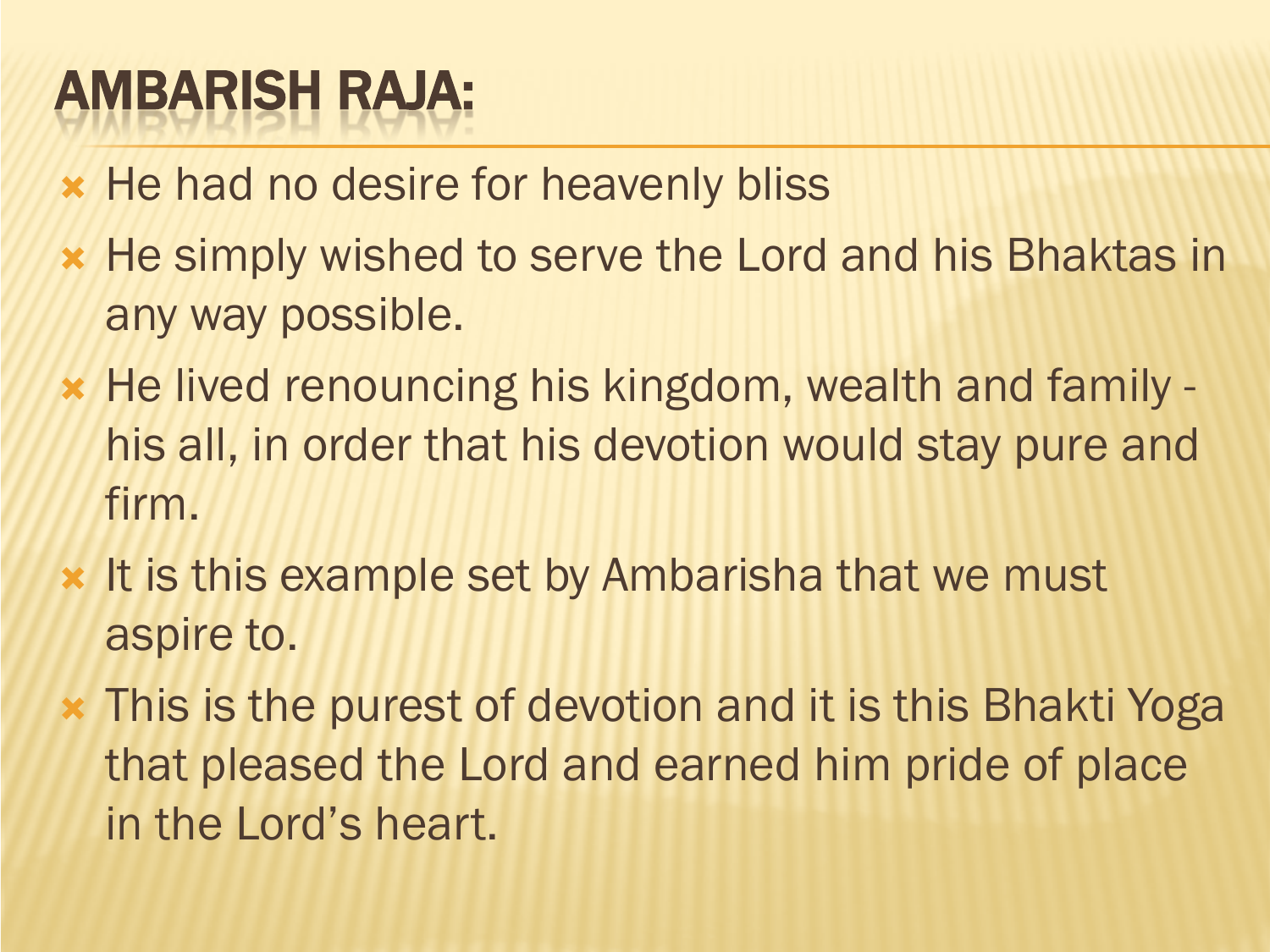## MANSI PUJA PARYNTA:

- Mansi puja is service/offering done through the mind
- Mansi puja has been given high level's of importance.
- Even if you are at the high status you are still required to do mansi puja.